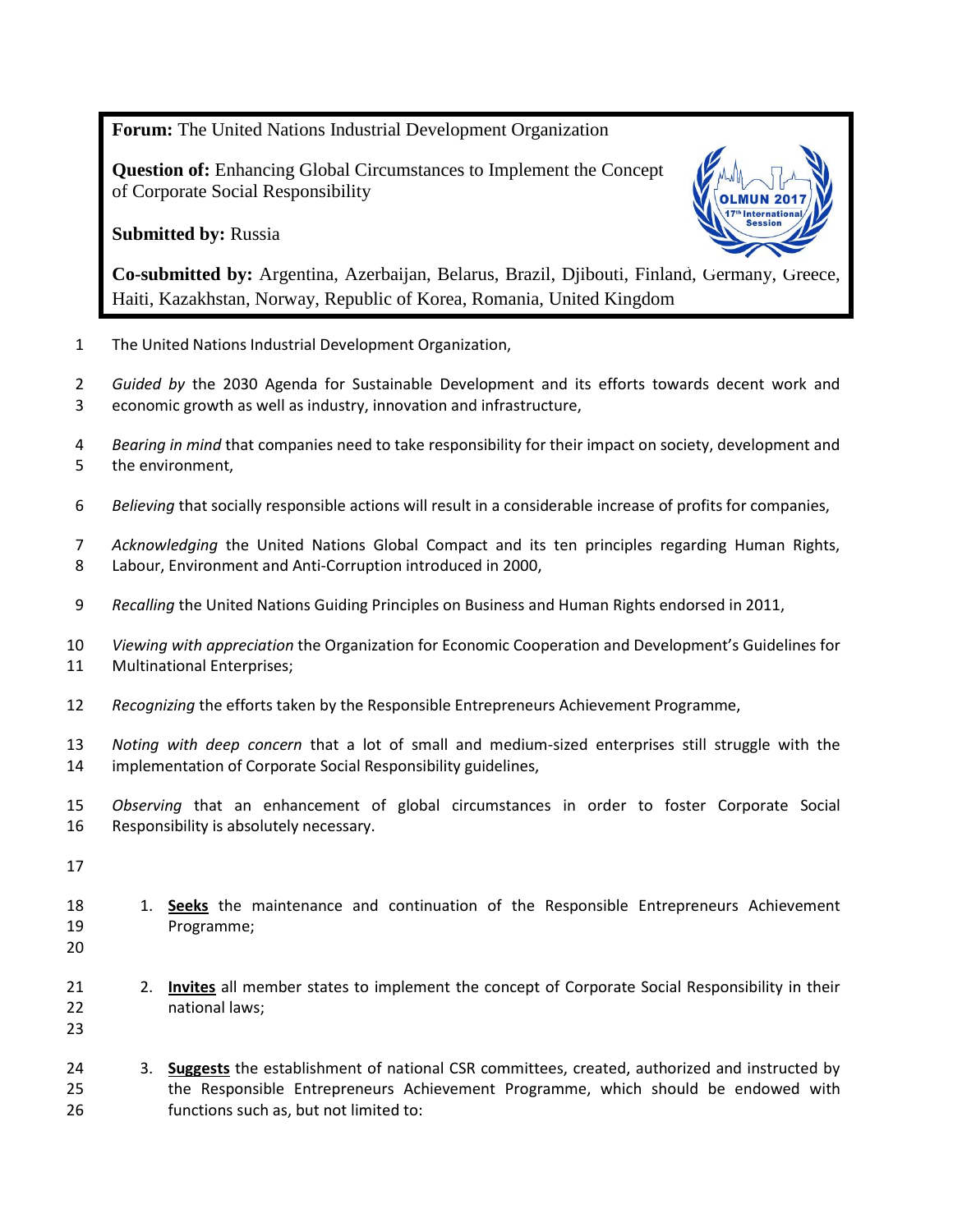| 27<br>28<br>29<br>30<br>31<br>32<br>33<br>34 |    | a. establishing training programmes for entrepreneurs starting their own functioning<br>entities ("start-ups"), while complying with the CSR-guidelines;<br>b. examining the current development made by businesses at two-year intervals and<br>supervising and facilitating governments' work and legislation on Corporate Social<br>c.<br>Responsibility,<br>d. determining whether governments or individual companies should be financially<br>supported by the UN, determined by the CSR indicator score;     |
|----------------------------------------------|----|---------------------------------------------------------------------------------------------------------------------------------------------------------------------------------------------------------------------------------------------------------------------------------------------------------------------------------------------------------------------------------------------------------------------------------------------------------------------------------------------------------------------|
| 35<br>36<br>37<br>38                         |    | 4. Calls for regular, compulsory and objective reporting by various stakeholders such as the<br>government, the businesses or NGOs on the current situation of Corporate Social Responsibility<br>as well as possible improvements or challenges in each country;                                                                                                                                                                                                                                                   |
| 39<br>40<br>41<br>42<br>43<br>44<br>45<br>46 | 5. | Recommends a closer cooperation with national and international non-governmental<br>organizations which could assist in:<br>a. providing tailored and specific information for companies, especially small and medium-<br>sized enterprises in their respective country,<br>b. advising governments in order to implement international standards in national bills and<br>supporting the United Nations Industrial Development Organization in evaluating and<br>c.<br>enhancing sample projects and case studies; |
| 47<br>48<br>49<br>50<br>51                   |    | 6. Encourages the establishment of the United Nations People's Responsibility Label (UNPRL)<br>which will inform customers about socially responsible suppliers as well as their subcontractors<br>and will be granted for goods and services provided by companies which have accomplished the<br>ten CSR principles initiated by the UN Global Compact;                                                                                                                                                           |
| 52<br>53<br>54<br>55<br>56<br>57<br>58       |    | 7. <b>Suggests</b> the implementation of a United Nations Responsibility Contract (UNRC) between<br>governments and their respective countries' corporations supervised by UNIDO and whose<br>functions entail:<br>a. the determination of the extent of subsidies granted to the respective businesses based<br>on minimal production costs and<br>b. the reallocation of 5 % of the profits obtained by the business towards CSR investment;                                                                      |
| 59<br>60<br>61<br>62<br>63<br>64<br>65<br>66 | 8. | Requests the creation of a comparative and objective indicator which aims at increasing the<br>measurability of CSR by taking into account already existing social, economic and ecological<br>indicators such as<br>a. the material and carbon footprint,<br>b. the number and proportion of children aged 5-17 years engaged in child labour,<br>c. the number of hours volunteered by employees and<br>d. the ratio of male and female employees;                                                                |